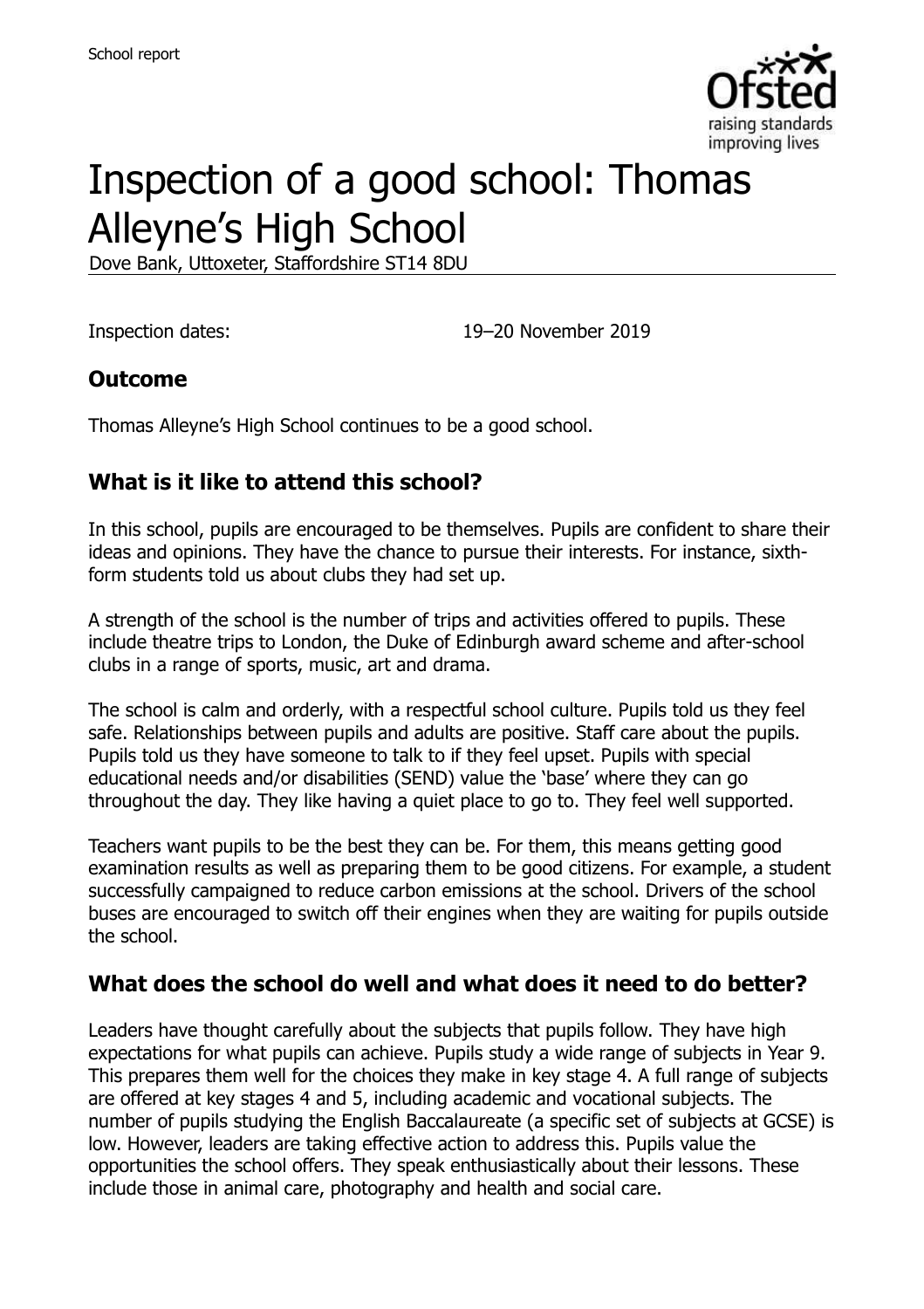

Pupils achieve well. Work in books is of a high quality. Pupils are well prepared for the next stage in their education. The vast majority of Year 11 pupils go on to education, employment and training.

Teachers have good subject knowledge. In the vast majority of subjects, schemes of work are well planned. Pupils' knowledge and skills are developed well over time. For instance, in history, pupils study topics in a chronological order. This helps them to understand the links between key events. Pupils told us that the texts they study in English in Year 10 are revisited in Year 11. They say this helps them to have a good understanding of the texts. They feel well prepared for their GCSE examinations. The work in pupils' books supports this.

However, where lessons are not building on previous learning, for example in French, pupils do not have the knowledge they need to move on. In science, some pupils struggle to make links between topics. They cannot remember key information from previous lessons. This limits their progress.

The school provides good support and care for pupils with SEND. They can study all subjects. Most pupils with SEND achieve well. However, a few staff do not adapt or modify the curriculum or their teaching so that pupils with SEND achieve their very best.

Students in the sixth form speak positively about the school. They say that teachers are ambitious for what they can achieve. They value the opportunities to take on responsibilities in the school. For example, they can mentor younger pupils in mathematics, reading and science, become senior prefects and lead the school's antibullying campaign. Retention levels from Year 12 to Year 13 are high. Most students in Year 13 go on to university, including Oxbridge.

Pupils behave well in lessons. Low-level disruption is rare. Very little learning time is lost. Pupils told us that, if pupils misbehave, it is mainly with supply staff. Bullying is rare. If it does happen, it is dealt with quickly.

Leaders take care of their staff. They consider staff workload. For example, leaders consulted with staff over an increase in the number of times assessment information was collected for sixth-form students. An agreed solution was found.

Trustees and governors are ambitious for what the school and its pupils can achieve. They are committed to the school and play an active role in the life of the school. They provide an appropriate balance of support and challenge to leaders. For example, trustees did a review of the sixth form. The actions taken by leaders as a result of their recommendations is starting to make a difference. The better level of engagement by sixth-form students in their study periods is due to teachers now setting specific work to be done during this time.

# **Safeguarding**

The arrangements for safeguarding are effective.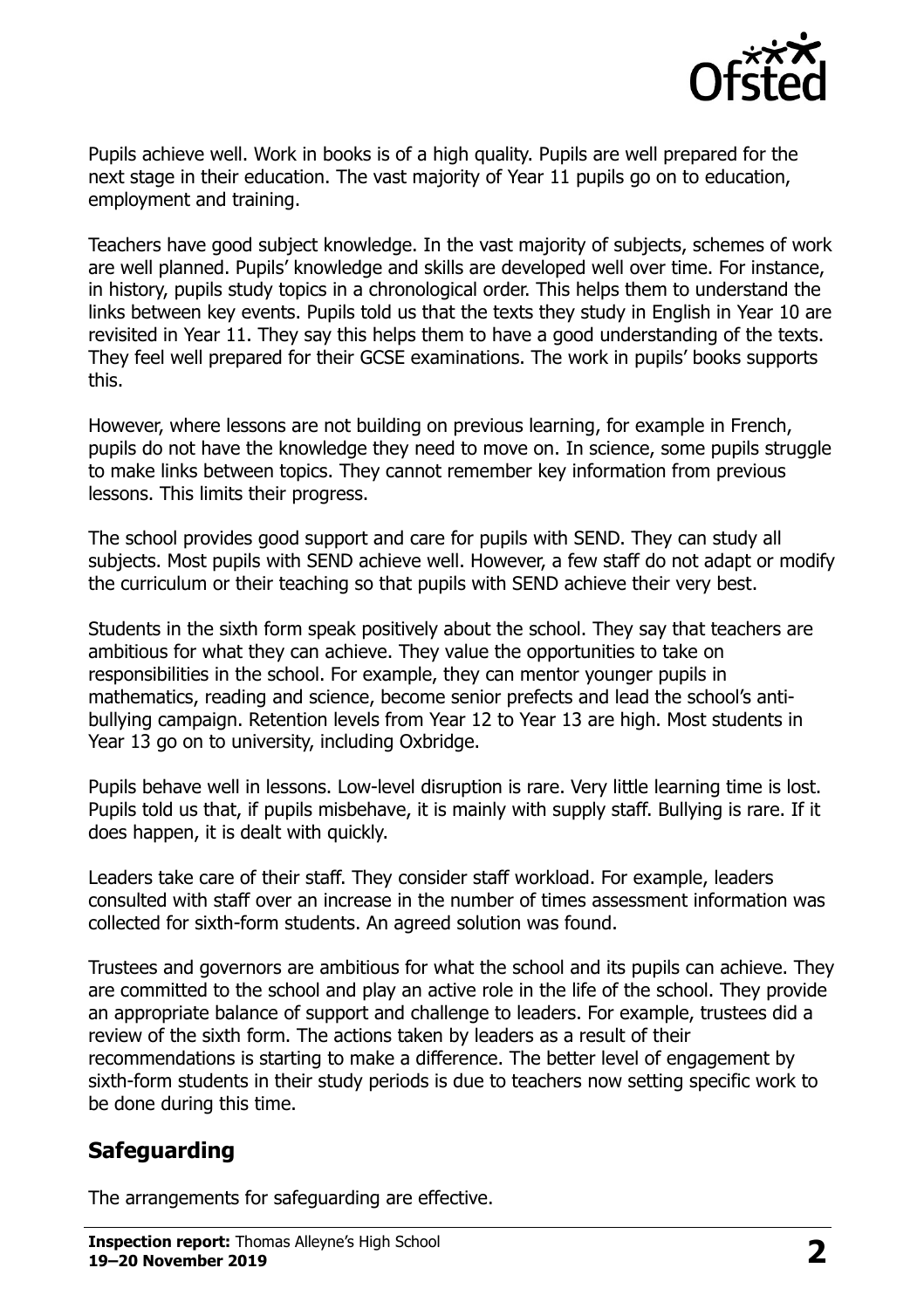

Staff take pupils' welfare seriously. They quickly report any concerns, so that appropriate action is taken quickly when needed. Staff receive appropriate training and are aware of the specific risks pupils face in the local area. Pupils are told about these risks in assemblies and through the 'Respect' programme they follow in form time.

Leaders and staff work effectively with external agencies, including the police. Extra help is provided for families when they need it.

Records and files are well organised. Appropriate checks are completed on all adults who work at or visit the school.

# **What does the school need to do to improve?**

# **(Information for the school and appropriate authority)**

- The vast majority of subjects offer high-quality provision. Their curriculums are coherently planned and sequenced cumulatively, so that pupils know more and remember more. As a result , pupils achieve well. However, this is not yet fully embedded across a few subjects. Consequently, pupils do not do as well as they could in those subjects. Leaders need to continue to support curriculum leaders to ensure that pupils get the same high quality of provision in every subject.
- The school provides effective care and nurture for SEND pupils. Their outcomes, however, could be better. Leaders need to ensure that the information provided for staff is used effectively to meet the needs of SEND pupils in the classroom. All staff need to have additional specialist training on how to meet these pupils' needs.

# **Background**

When we have judged a school to be good we will then normally go into the school about once every four years to confirm that the school remains good. This is called a section 8 inspection of a good school or non-exempt outstanding school. We do not give graded judgements on a section 8 inspection. However, if we find some evidence that the school could now be better than good or that standards may be declining, then the next inspection will be a section 5 inspection. Usually this is within one to two years of the date of the section 8 inspection. If we have serious concerns about safeguarding, behaviour or the quality of education, we will convert the section 8 inspection to a section 5 inspection immediately.

This is the first section 8 inspection since we judged Thomas Alleyne's High School to be good on 11 February 2016.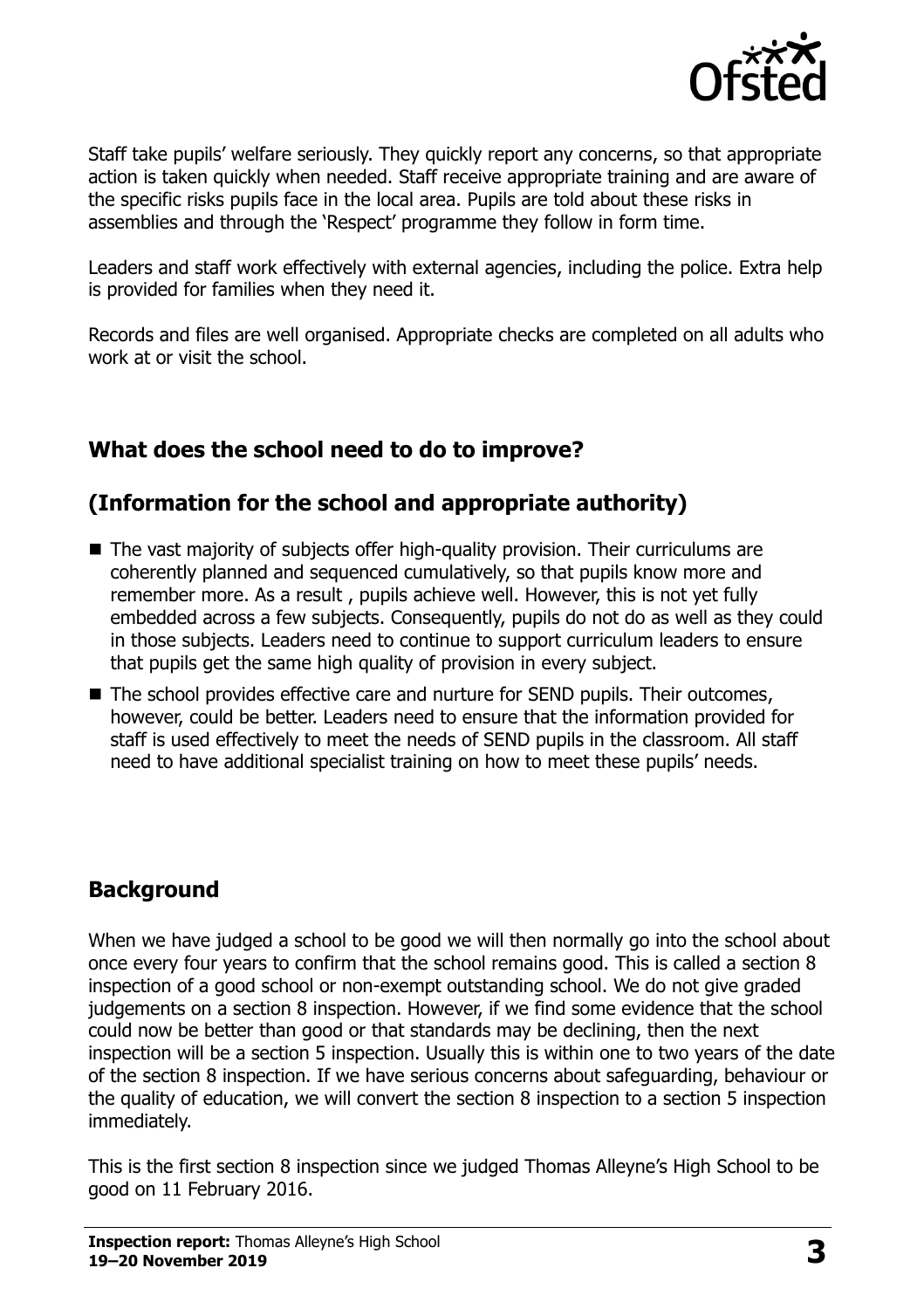

#### **How can I feed back my views?**

You can use [Ofsted Parent View](https://parentview.ofsted.gov.uk/) to give Ofsted your opinion on your child's school, or to find out what other parents and carers think. We use Ofsted Parent View information when deciding which schools to inspect, when to inspect them and as part of their inspection.

The Department for Education has further quidance on how to complain about a school.

If you are not happy with the inspection or the report, you can [complain to Ofsted.](https://www.gov.uk/complain-ofsted-report)

#### **Further information**

You can search for [published performance information](http://www.compare-school-performance.service.gov.uk/) about the school.

In the report, '[disadvantaged pupils](http://www.gov.uk/guidance/pupil-premium-information-for-schools-and-alternative-provision-settings)' refers to those pupils who attract government pupil premium funding: pupils claiming free school meals at any point in the last six years and pupils in care or who left care through adoption or another formal route.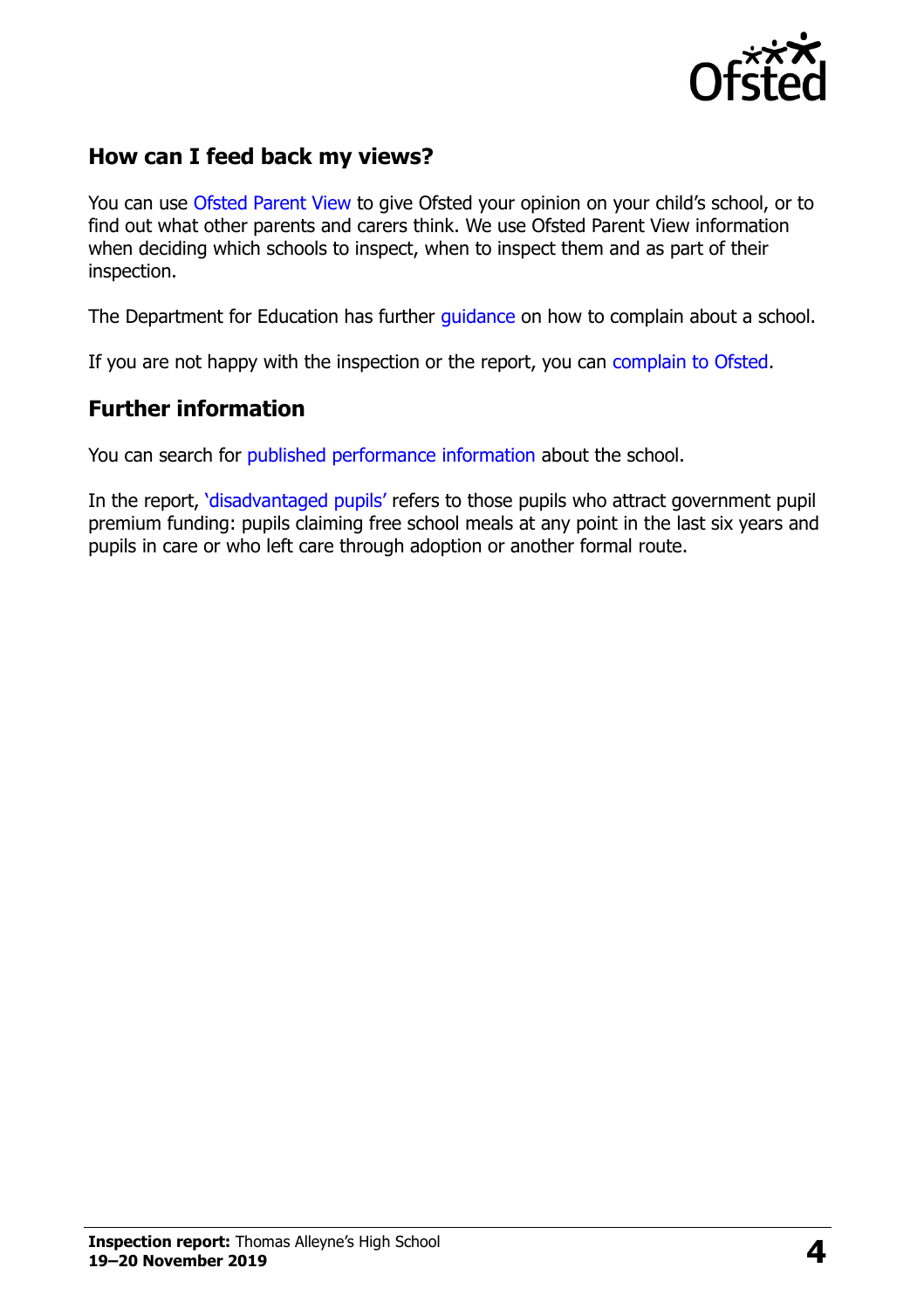

#### **School details**

| Unique reference number                            | 144002                |
|----------------------------------------------------|-----------------------|
| <b>Local authority</b>                             | Staffordshire         |
| <b>Inspection number</b>                           | 10122514              |
| <b>Type of school</b>                              | Secondary             |
| <b>School category</b>                             | Academy converter     |
| Age range of pupils                                | 13 to 18              |
| <b>Gender of pupils</b>                            | Mixed                 |
| <b>Gender of pupils in sixth-form</b><br>provision | Mixed                 |
| Number of pupils on the school roll                | 1042                  |
| Of which, number on roll in the sixth<br>form      | 249                   |
| <b>Appropriate authority</b>                       | Board of trustees     |
| <b>Chair of trust</b>                              | Mr Sid Slater         |
| <b>Headteacher</b>                                 | Mrs Julie Rudge       |
| Website                                            | www.thomasalleynes.uk |
| Date of previous inspection                        | 10-11 February 2016   |

# **Information about this school**

- In April 2017, the school became an Academy converter and became part of the Uttoxeter Learning Trust.
- The Uttoxeter Learning Trust consists of seven schools.
- Since the previous inspection, the school has appointed a new deputy headteacher, two new assistant headteachers (one of whom is also a curriculum leader), and a further four new curriculum leaders.

# **Information about this inspection**

■ We met with the headteacher and other senior leaders, the business manager, the assistant special educational needs coordinator, members of the governing body including the chair, the chief executive officer and the chair of the trust.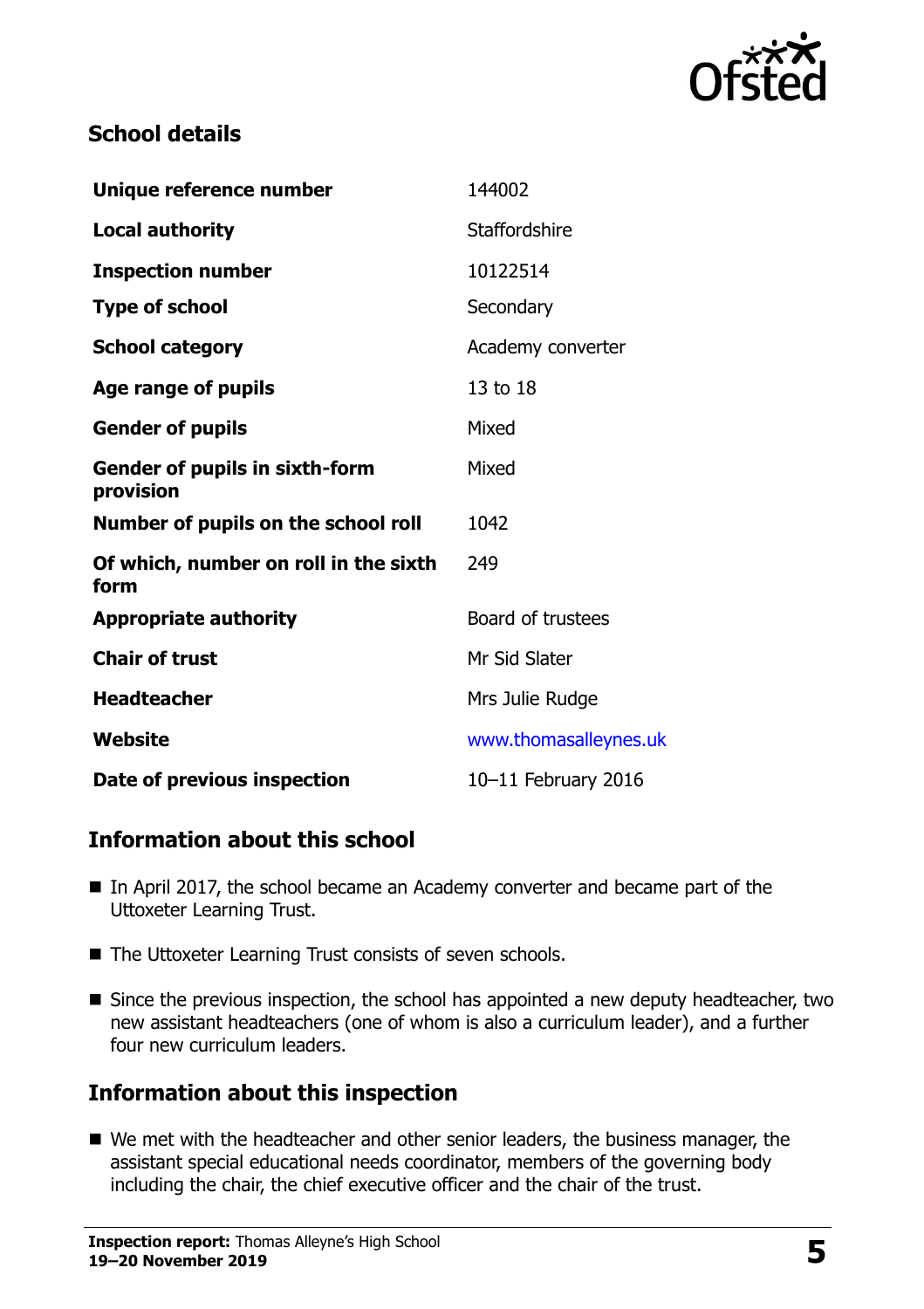

- The inspection focused deeply on English, science, design and technology, French and history. We met with curriculum leaders, teachers from the subject areas and groups of pupils. We visited lessons and looked at pupils' work.
- An inspector checked the school's single central record and the procedures for the recruitment of staff. An inspector met with the designated safeguarding lead. We spoke to staff and pupils to find out how pupils are kept safe.
- We reviewed the 60 responses on Parent View, including 18 free-text responses, the 45 responses from the staff survey and the 81 responses to the pupil questionnaire.

#### **Inspection team**

Lesley Yates, lead inspector **Her Majesty's Inspector** Chris Stevens **Chris** Stevens **Chris** Stevens **Chris** Stevens **Chris** Stevens **Chris** Stevens **Chris** Stevens **Chris** Stevens **Chris** Stevens **Chris** Stevens **Chris** Stevens **Chris** Stevens **Chris** Stevens **Chris Stevens** Sal Yunus **Sal Yunus** Ofsted Inspector